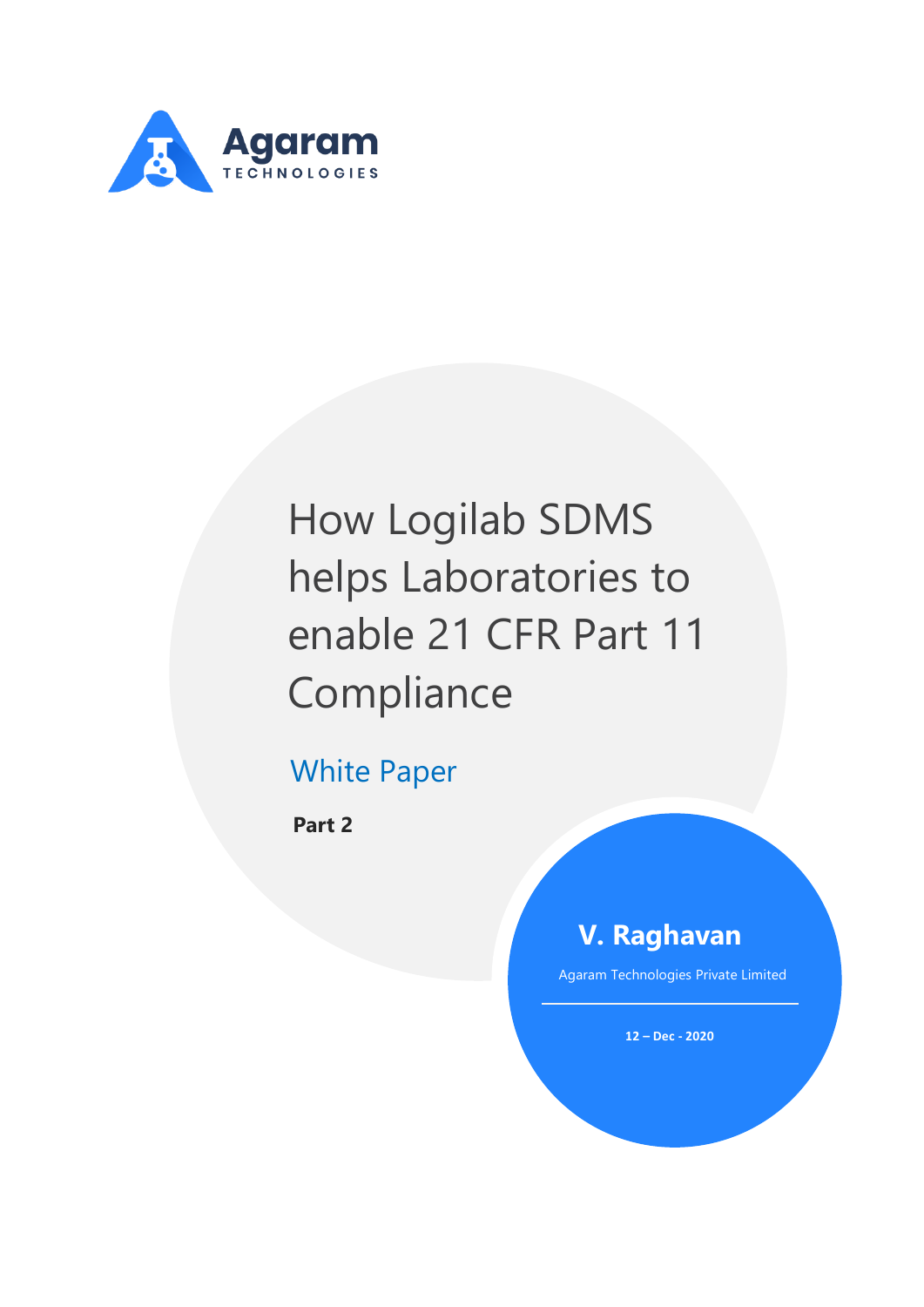

#### TABLE OF CONTENTS

| Importance of 21 CFR Part 11 requirements in computerized systems and |  |  |
|-----------------------------------------------------------------------|--|--|
|                                                                       |  |  |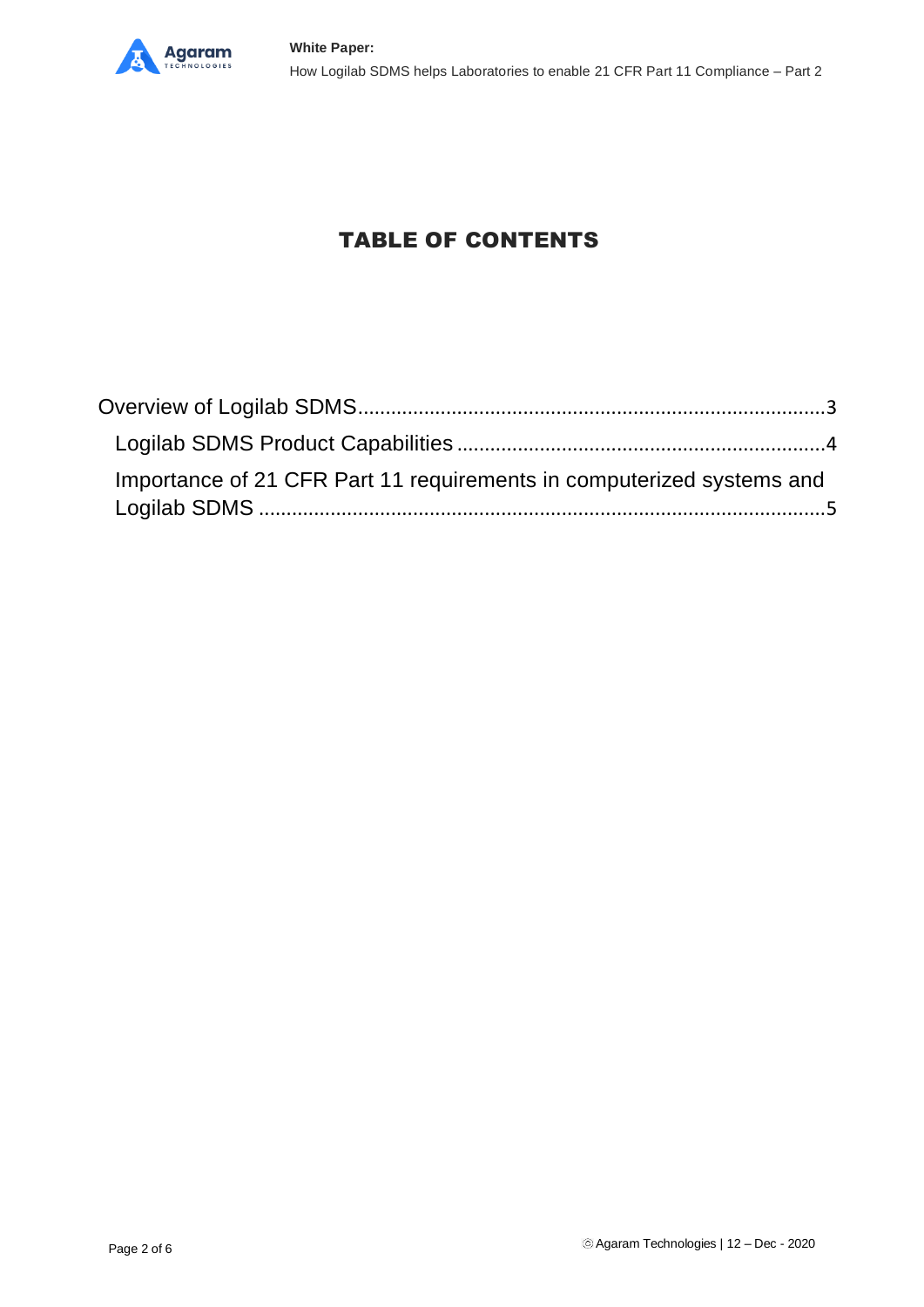

## <span id="page-2-0"></span>**Overview of Logilab SDMS**

Agaram Technologies' Logilab SDMS is a generic software application designed to handle scientific instrument data from any analytical instrument and can facilitate data management with access control. Logilab SDMS will perform scheduled data capture, cataloguing, archival and facilitate restoring data and has capabilities to extract data of interest from instrument output to be pushed to external systems like Electronic Note Book (ELN), Laboratory Information Management System (LIMS) and Enterprise Resources Planning (ERP).

The data files captured are stored as flat files in a secure FTP file server as an encrypted file name. Data access and viewing is controlled through user rights providing data security. The meta-data like data source, date/time, file size, checksum and user entered tags along with parsed and extracted data is stored in the database.

Full text indexing allows strong search facility and ensures availability of required data instantaneously. Built-in integration tools allow the users to integrate external systems as well.



Logilab SDMS helps laboratories to capture and organise data in a central repository. Laboratory instruments generate raw and meta data which is a mandatory to be maintained in a controlled environment. Logilab SDMS is independent of the instrument manufacturer and model. Instruments could be a standalone with RS232 or LAN port or pc-controlled instrument. Apart from the instrument output laboratories prepare and maintain a whole lot of documents.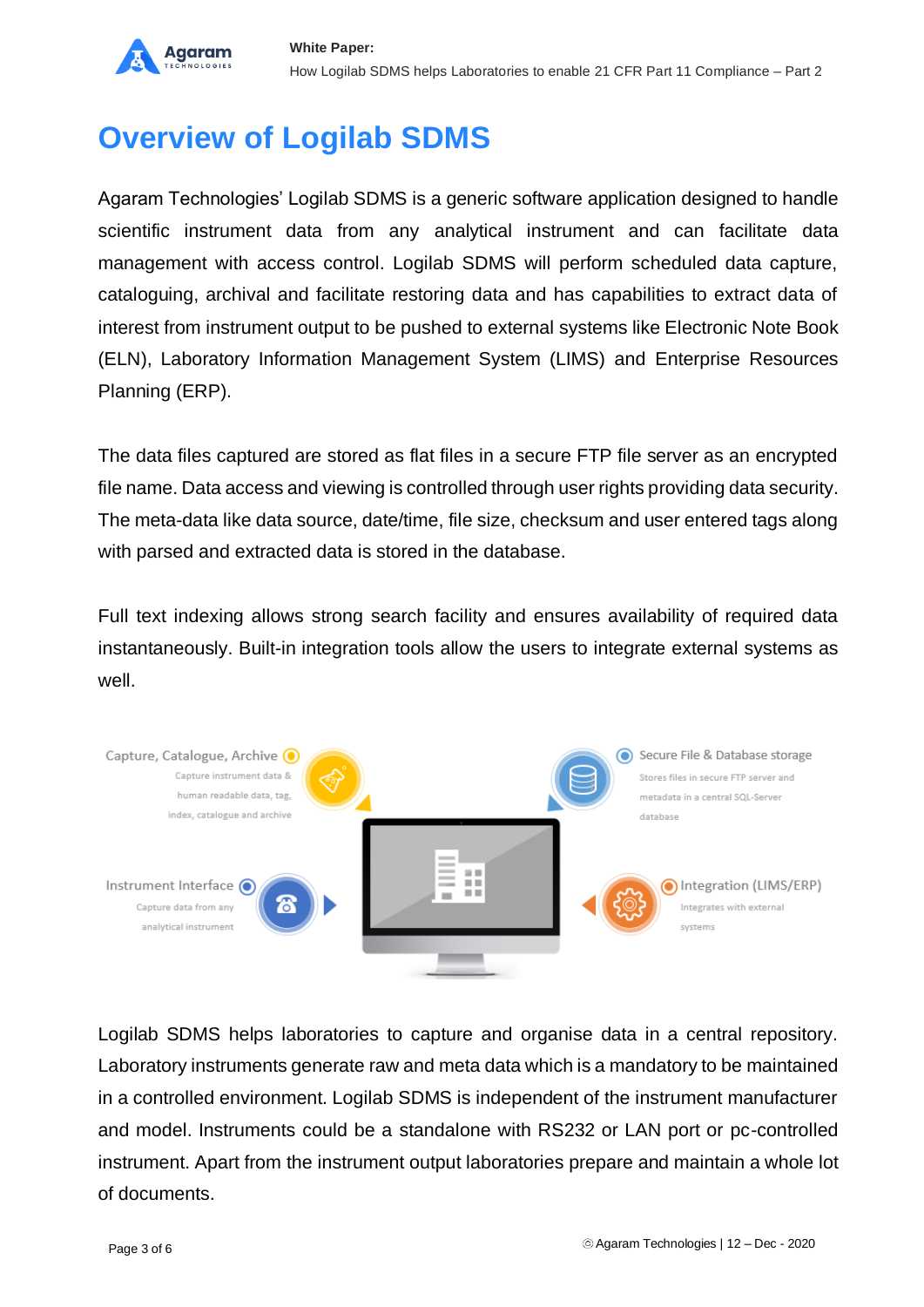

All the information can be stored and accessed from a central server-based repository by implementing Logilab SDMS.



#### <span id="page-3-0"></span>**Logilab SDMS Product Capabilities**

- $\checkmark$  Versatile Data Capture Any instrument data of any format including PC-Based, RS232 and TCP/IP.
- $\checkmark$  Fully automated secure file handling by SDMS Scheduler
- $\checkmark$  Easy Navigation, Secure, Faster & Wider search by Data Explorer
- $\checkmark$  Human Readable Data for 21 CFR Part 11 compliance By PDF & Print Functionality
- $\checkmark$  Better organization, categorization and standardization of data By Tagging & **Templates**
- $\checkmark$  Better security and control of operations By User & Password Management
- $\checkmark$  Better Tracking, Easy Troubleshooting By Audit Trail
- $\checkmark$  Easy extraction of data of interest By Parsing Engine
- $\checkmark$  Complete Access Control of all applications including non-complaint ones By CFR **Gateway**
- $\checkmark$  Mobile usability to contemporaneously record data By SDMS Mobile application
- $\checkmark$  Electronic data and electronic signature using workflow as well as for all the changes/edit of system parameters - 21 CFR Part 11 Compliance
- $\checkmark$  Integration capabilities with ELN, LIMS and ERP systems.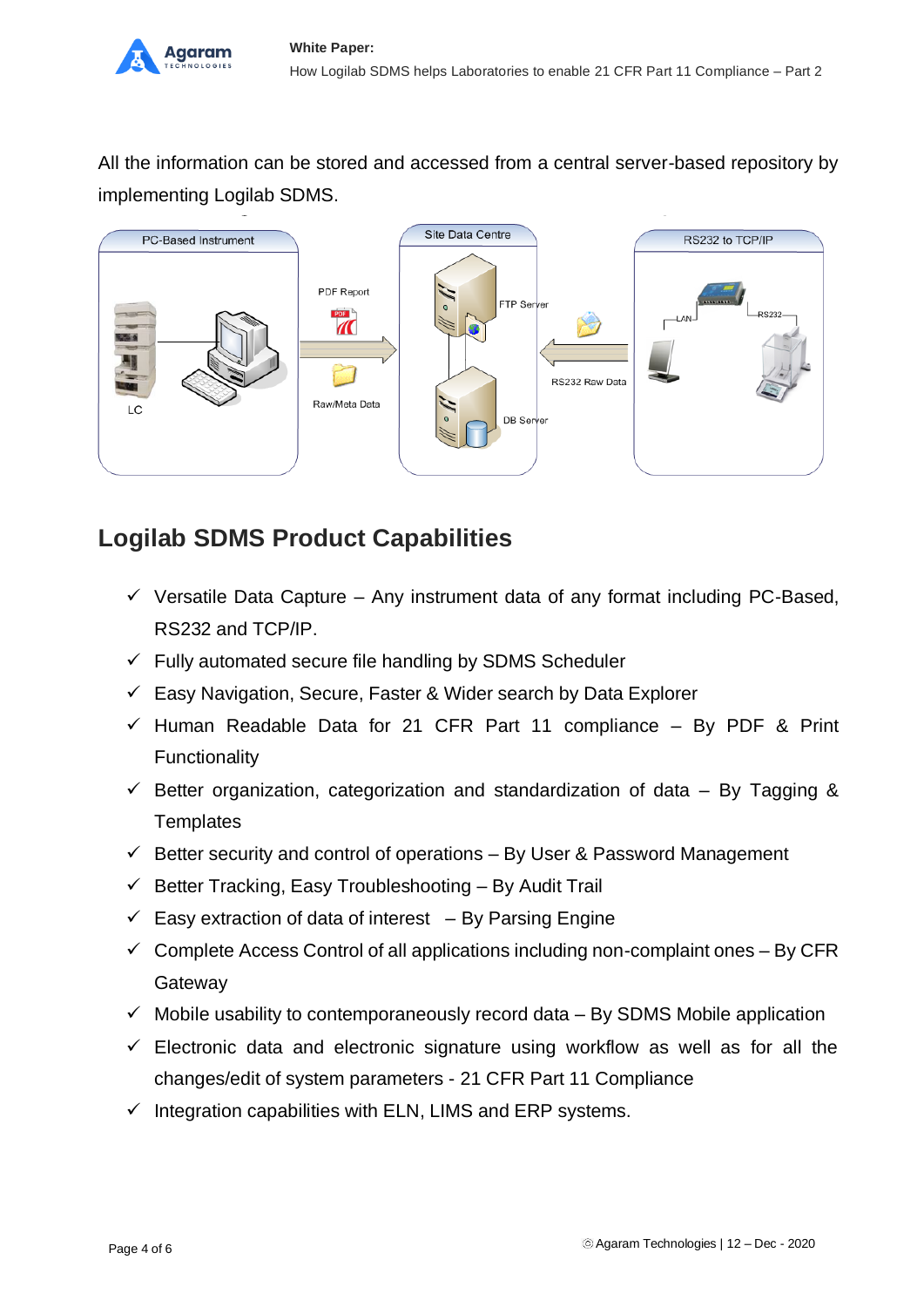#### <span id="page-4-0"></span>**Importance of 21 CFR Part 11 requirements in computerized systems and Logilab SDMS**

According to 21 CFR Part 11, all computerized systems used for the generation, measurement or assessment of data intended for regulatory submission should be developed, validated, operated and maintained in ways which are compliant with the regulatory requirements. Logilab SDMS is one such a system designed, developed, validated, operated and maintained in the manner mentioned above.

Any laboratory looking forward to implementing a computerized system, during the planning, conduct and reporting of studies there may be several points to be considered to fulfil various purposes. Such purposes might include the direct or indirect capture of data from automated instruments, operation/control of automated equipment and the processing, reporting and storage of data.

For these different activities, computerized systems can vary from a programmable analytical instrument, or a personal computer to any laboratory information management system (LIMS) - with multiple functions. Whatever the scale of computer involvement, the 21 CFR Part 11 requirements should be applied. This is exactly where Agaram' s Logilab SDMS proves to be an ideal choice.

21 CFR Part 11 have been considered during the product development phase of Logilab SDMS. In the subsequent product enhancements during its lifecycle, 21 CFR Part 11 requirements and other regulatory compliances have been and are being considered to ensure continuous quality, integrity and security of research data stored in the electronic archive facilities.

One need to consider that fact that compliant adherence to 21 CFR Part 11 s not exclusively based on the software system only but also depends on procedural controls (such as Standard Operating Procedures, well trained personnel, physical conditions of research facilities) within a laboratory or other research organizations using electronic management systems for research purposes.